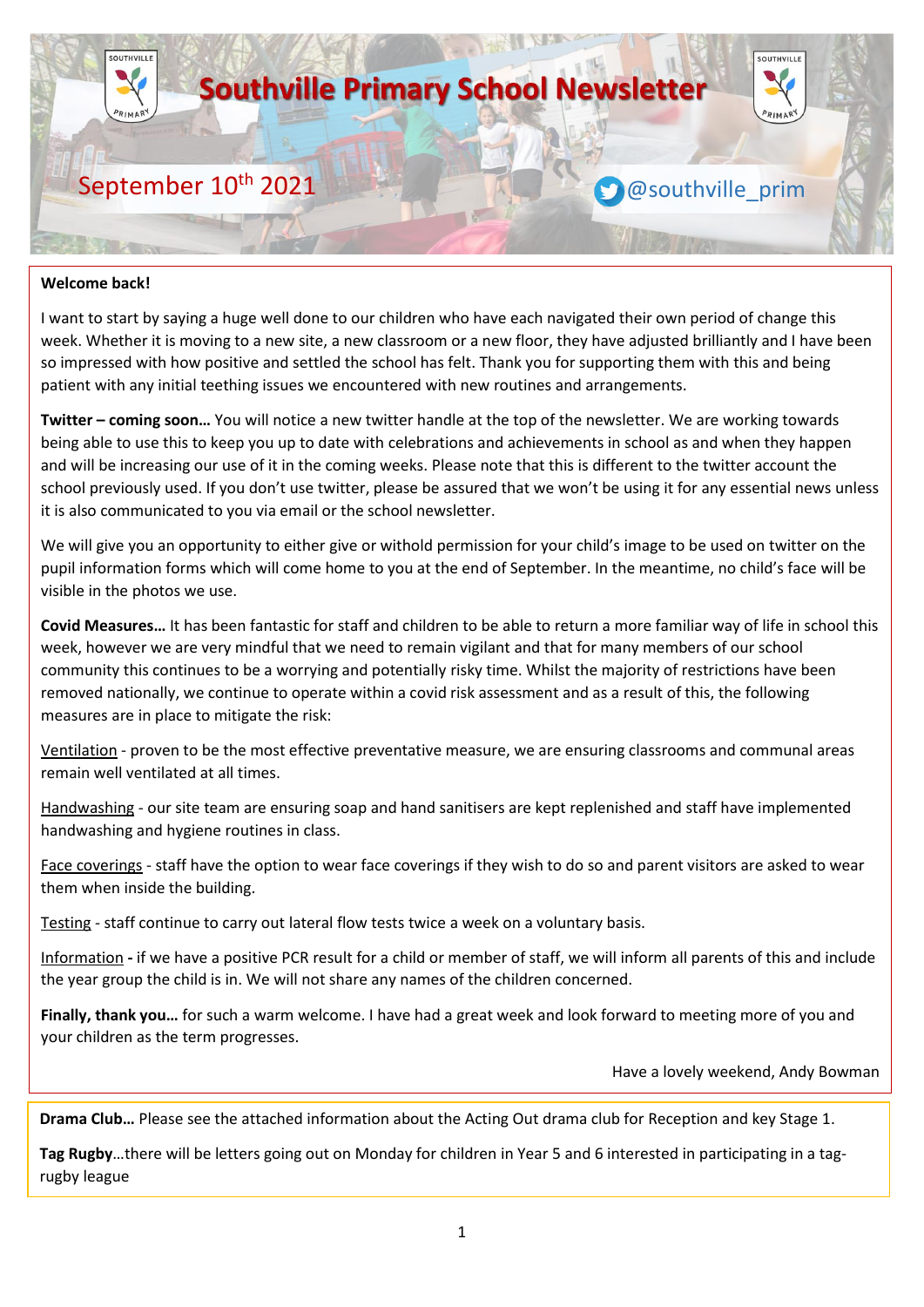**Upper Key Stage 2 Paddleboarding experience…** Some lucky Upper Key Stage 2 children will be venturing to Bristol Harbour on Thursday to take part in a Paddleboarding event. The activity has been organised by The Whale Company and SUP Bristol. Whilst learning to Paddleboard the children will also be carrying out a litter pick. This free offering is part of the Treasure Your River campaign that we are regionally managing for the epic environmental charity Hubbub, who run really fun projects that help make our planet even better.

**Year 5 and 6 Abernant Residential Visit…** Just a reminder that we are currently taking payments for the residential and are beginning to work out the arrangements based upon the number of children we have payments for. If you have not yet confirmed your child's attendance, please do so as soon as possible and if you have any questions or concerns please speak to your child's teacher. If your concerns are financial, please contact us to arrange a meeting or phone call with Mr Bowman to discuss this in confidence.

Next week we will confirm the date of the information evening.

**End of day collection…** If the usual person is not going to be collecting your child from school at the end of the day, please could you inform the office. For safeguarding purposes we must be certain we are letting your child go with the correct person. Thank you .n advance.

**PE kit…** Please can we remind all parents that children need to wear either a white or house coloured t-shirt for their PE sessions. Football / rugby kits **must** not be worn for PE sessions. If children are attending Shine afterschool clubs and wish to wear different kit for this event then they can change with Shine before their afterschool club session.



## **Nursery…**

It was great to meet the children and families in our Stay and Play events this week. Thank you for coming along!

**Reception…** We loved seeing you all at the Stay and Play session this week! Thank you for coming.

We hope you are feeling positive about your child's transition into Reception. If you have any questions/ worries, please do not hesitate to find one of us. Pick-up is usually the best time to catch us, rather than at drop-off time when we are helping children to settle in.

In these whole-school weekly newsletters, we aim to give you an overview of what to expect in the following week. Please look out for key messages for your reception child.

Next week your child will be joining us for half days. You have been allocated either a morning or an afternoon session. In the smaller groups we are looking forward to getting to know your child.

| Week commencing 13th September |                   |                   |                   |                   |
|--------------------------------|-------------------|-------------------|-------------------|-------------------|
| Monday                         | Tuesday           | Wednesday         | Thursday          | Friday            |
| $8.45 - 11.15$ am              | $8.45 - 11.15$ am | $8.45 - 11.15$ am | $8.45 - 11.15$ am | $8.45 - 11.15$ am |
| or                             | or                | or                | or                | or                |
| $1.30 - 3.30$ pm               | $1.30 - 3.30$ pm  | $1.30 - 3.30$ pm  | $1.30 - 3.30$ pm  | $1.30 - 3.30pm$   |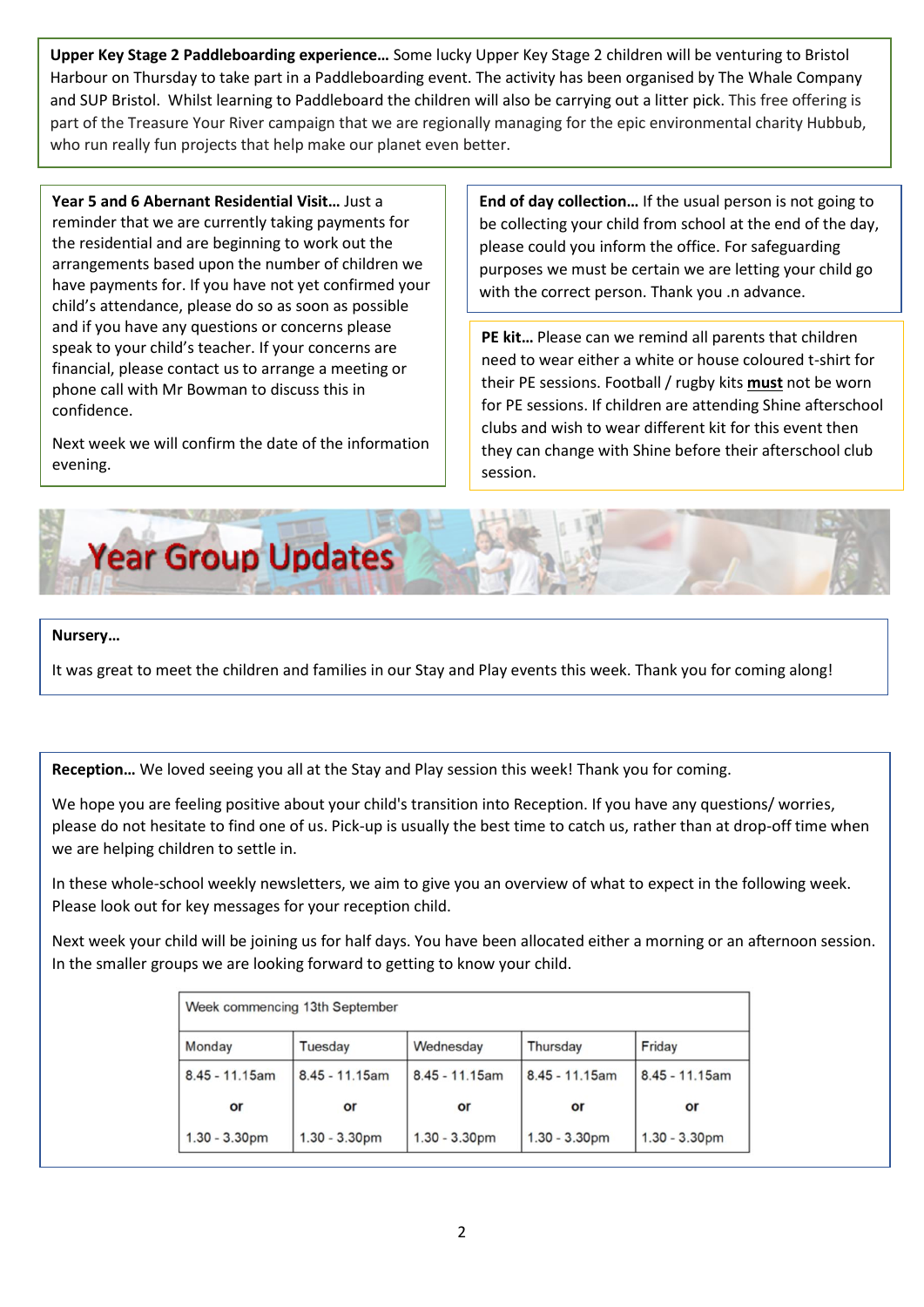## **Year 1…**

Monday 13th September is pirate day! Children can come to school dressed as pirates. Please can they bring an egg box and a kitchen roll or cardboard tube?

Reading: Children will change their books once a week. Please check your child's reading diary to find out which day. All children will be issued with a reading book by the end of next week.

P.E. Days:

Badgers Monday and Wednesday

Butterflies Wednesday and Thursday

Bears Tuesday and Thursday

Children can come to school wearing their P.E.kits on their P.E. day

Trip to The Matthew: As part of our topic, we will be going for a sail on The Matthew this term.

Butterflies - Tuesday 12th October

Bears - Wednesday 13th October

Badgers - Thursday 14th October

Please let the school office know if you are available to help with our trips.

PPA cover: The teachers will be out of class for their PPA time for half a day each week.

Bears - Ms Holden will cover the class on Thursday mornings.

Butterflies - Ms Holden will cover the class on Wednesday afternoons.

Badgers - Miss Sheehan will cover the class on Wednesday afternoons.

**Year 2…** We have had a fantastic first week back in year two! Well done to all the amazing children who have settled in so well and been super star learners.

A couple of notes for next week.

**PE:** Please can you child come into school wearing their PE kits on the following days. If your child has long hair, can they please wear it up and if their ears are pierced, can they please wear plasters over their studs.

Flamingo – Tuesday & Thursday

Falcon – Monday and Friday

Fox – Monday and Friday

**Reading Books:** We have started reading and bench marking the children this week, however we have not yet managed to check every child's reading level. If you feel your child has the wrong level book, please bear with us as we will continue next week.

**Homework & Spellings:** This term's homework and spelling sheets will be sent out on Monday. They will also be posted on the Google Classroom as soon as it is set up. The first spelling test will be the following Monday.

**End of day:** As we're still getting to know you all, at the end of the day please can you tell us the name of your child when picking up so we can send them to you quickly.

Thank you for all your help this week parents and carers!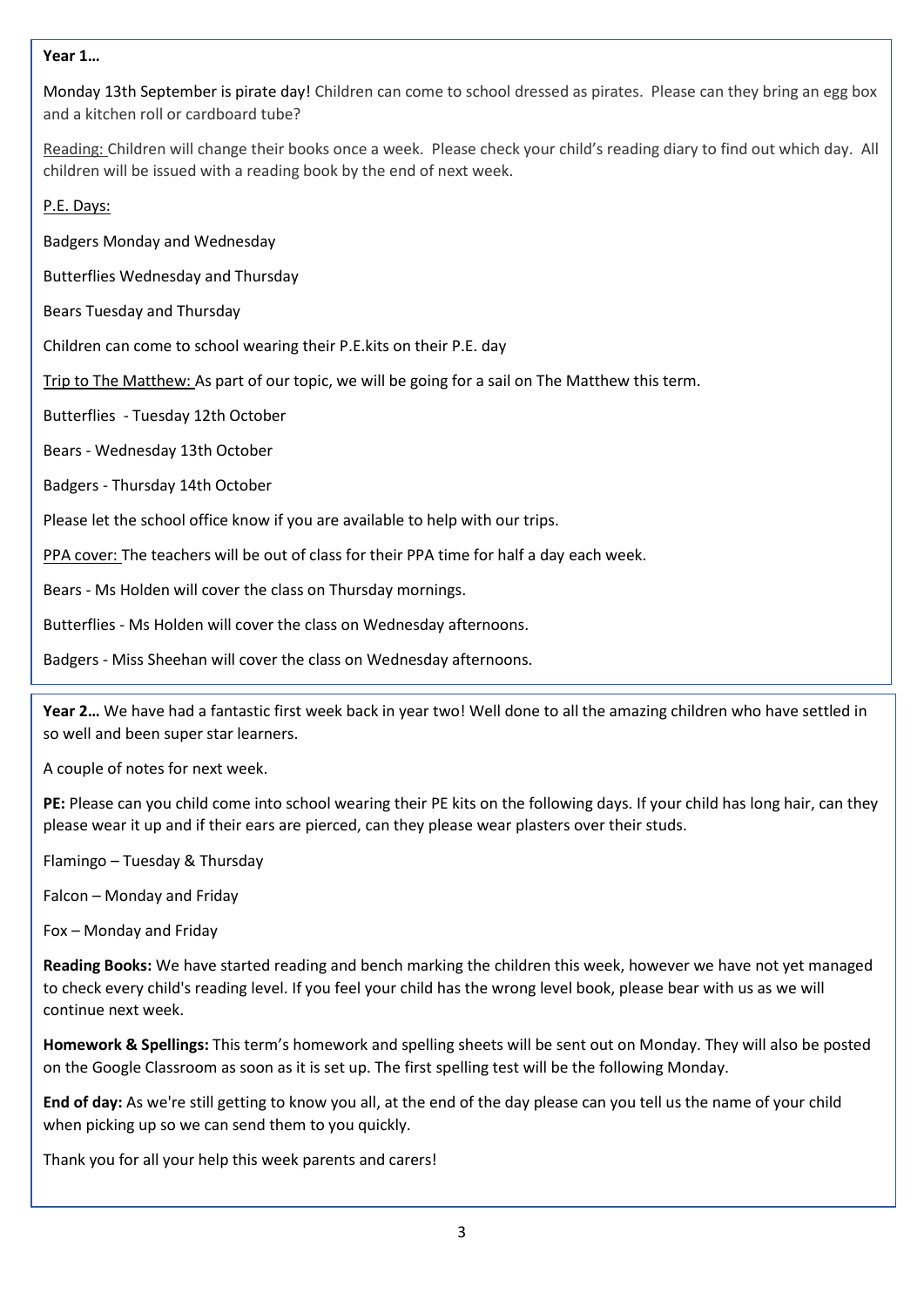#### **Year 3…**

# Class Notices:

All year 3 classes have made a FANTASTIC start to the school year. Thank you so much for preparing them so well.

## Reading Books:

Each child has been allocated a day to change their reading books. Please ensure they have their reading diaries and books in their bags that day as they will need it. In fact, it helps to pop it in their bag each day in case an adult asks them to read on a different day as well.

Hedgehog class have written your child's day in their reading diaries.

So you can check which day your child is having their reading diaries looked at and reading books changed, sll classes will put up the list in their class windows.

Please do hear your child read for 10 mins each day if you can. Reading aloud not only helps them develop expression and a love of reading but also allows you the opportunity to ask a question or two about the story/book which will deepen their reading knowledge. Many thanks for your support.

## Clothing incl coats

As you know, we are getting four seasons in one day sometimes, so please make sure your child has a raincoat in school as well as a water bottle and cap. It really helps to name their clothes and water bottles too  $\mathbb{C}$ ) Many thanks.

### **Year 4…**

The children have made a great start to the year.

For lots of information regarding PE and Reading days please refer to our Welcome letter emailed earlier this week.

# **Year 5…**

The children have made a great start to the year.

For lots of information regarding PE and Reading days please refer to our Welcome letter emailed earlier this week.

#### **Year 6…**

Welcome to year 6!

The children have settled into the new routines brilliantly and we have hit the ground running. The staff are very impressed with the energy, maturity and positive attitude the children have returned to work with.

For more information about the routines and arrangements this year please see the welcome letter sent out this week.